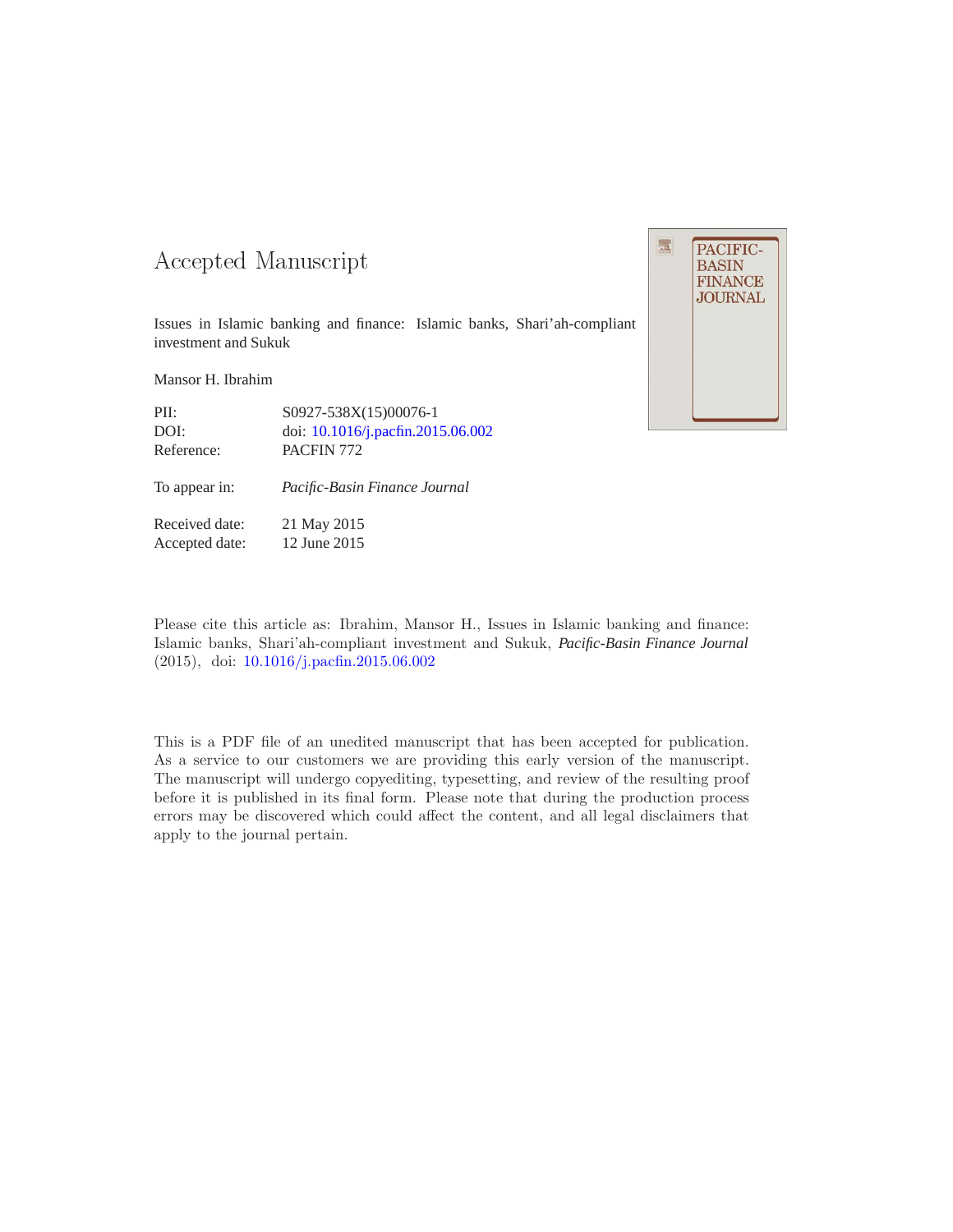#### ISSUES IN ISLAMIC BANKING AND FINANCE: ISLAMIC BANKS, SHARI"AH-COMPLIANT INVESTMENT AND SUKUK

IN ISLAMIC BANKING AND FINANCE: ISLAMIC BANKS,<br>
COMPLIANT INVESTMENT AND SUKUK<br>
Lorong Univestit A<br>
Mansor H. Ibrahim<br>
Mansor H. Ibrahim<br>
Mansor H. Ibrahim<br>
Mansor H. Ibrahim<br>
Sulfold Lumpur, Malaysia<br>
Email: mansorhi@inee Mansor H. Ibrahim International Centre for Education in Islamic Finance (INCEIF) Lorong Univesiti A 59100 Kuala Lumpur, Malaysia Email: mansorhi@inceif.org

Acknowledgement: I thank the assistance given by Dr. Syed Aun Raza Rizvi of Nottingham University Malaysia.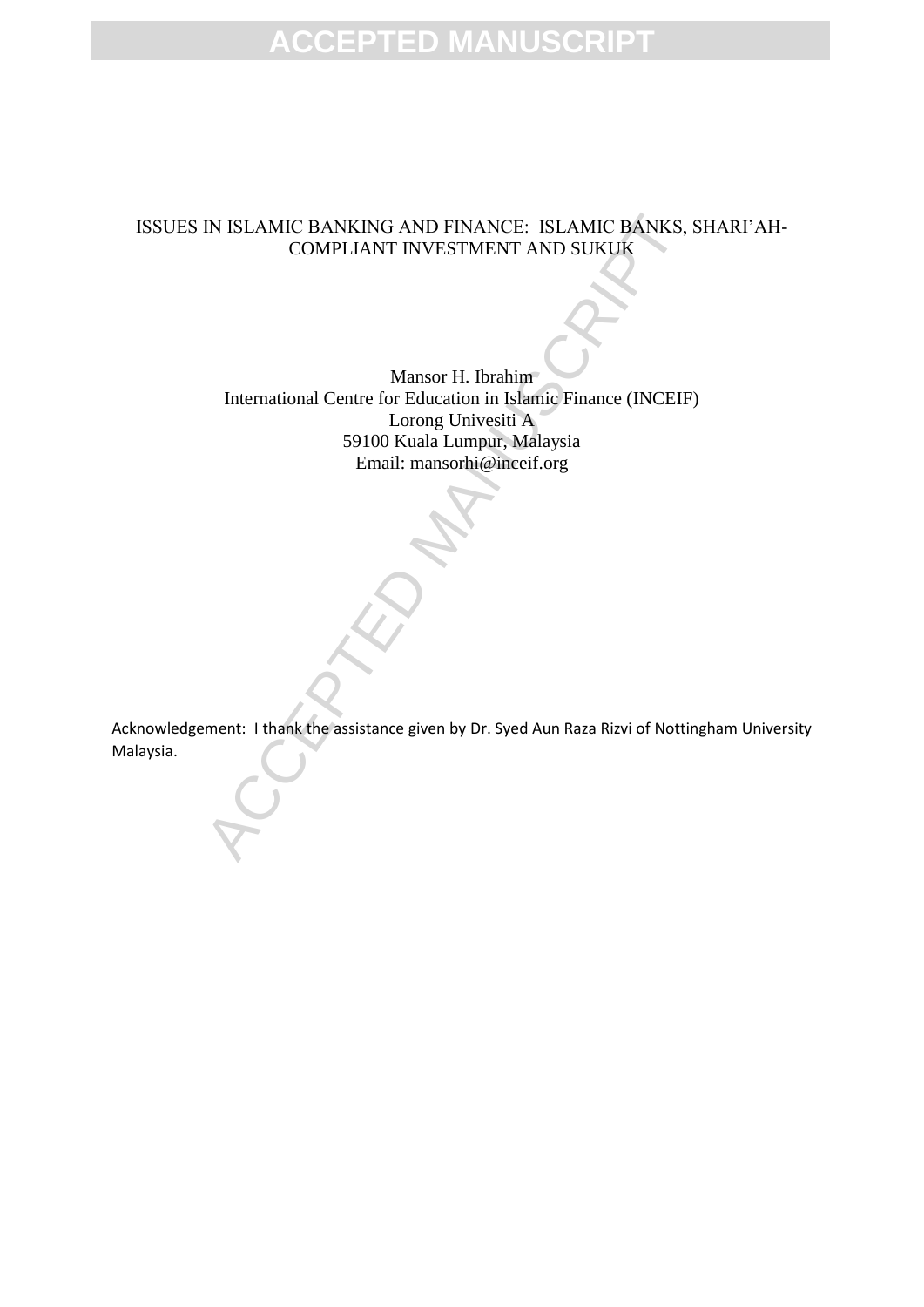#### **Abstract**

This introductory article of the special issue "Islamic Banking and Finance II" highlights various studies on fast-growing Islamic finance industry. It focuses specifically on Islamic banking and Islamic capital market research. To date, scholarly research on Islamic finance is mainly confined to empirical verification of its performance on the argument that the Islamic finance is distinct from conventional finance. While more works need to be done to soundly and concretely justify the viability of Islamic finance, future works should aim at placing the Islamic foundations of the industry in proper theoretical settings beyond the statement that it is different. In addition, theoretically and empirically, demonstration of its bearings on economic well-beings and policies such as economic stability, financial inclusion, economic development and stabilization policies is needed.

#### **1. Introduction**

Example experiment vectors of the sumple promation of its performance on the argue is distinct from conventional finance. While more works nee concertely justify the viability of Islamic finance, future works net concrete The recent interest in Islamic banking and finance is not only driven by its rapid growth but also by recurring financial crises over the past decade with the recent global financial crisis of  $2007 - 2009$  to be the most severe. By the end of  $2014$ , the total assets of the Islamic financial industry is estimated to surpass \$ 2 trillion and, with this estimate, the compounded average growth rate of the total Islamic assets would be 17.3% over 2010-2014 (Malaysia International Islamic Financial Centre, 2014). A more spectacular development of the Islamic finance industry, in addition to its rapid growth in Southeast Asia and the Middle East, is its penetration into non-Muslim countries primarily in Europe and North America (Pollard and Samers, 2007). At present, the Islamic financial sector is no longer a business entity operated only to fulfil the religious obligations of the Muslim community but to cater the needs and demands of new customers as well. The recent global financial crisis has added further to the attraction of Islamic finance to practitioners, monetary authorities and academic scholars in their search for a viable and resilient alternative financial system.

 This special issue comprises academic articles addressing two essential sectors of the Islamic finance industry, the Islamic banking sector and the Islamic capital markets, the latter making up of mainly Islamic stock and *Sukuk* (Islamic Bond) markets. Papers on Islamic banking address on-going discussion and debate on the Islamic banks being "*Islamic*" according to a basic tenet of profit-and-loss sharing and on the performance of Islamic banks during the sub-prime crisis. Whether shari"ah-compliant financial assets can serve as a distinct asset with hedging or diversifying property continues to capture much interest especially from financial investors. Embedded in this interest is the relative return and risk performance of Shari"ah-compliant or Islamic stocks and their interactions with the conventional stock markets or among themselves, on which there are several papers in this special issue. Finally, although there is relatively fewer studies on *Sukuk*, its encouraging development in recent years has captured increasing attention and the list of research on the *Sukuk* market keeps expanding, to which the present special issue contributes two interesting articles.

 The purposes of this introductory article to the special issue, *Islamic Banking and Finance II*, are: (i) to place these articles in proper perspectives in the expanding literature on Islamic banking and finance; and (ii) to suggest future research areas. The article is organized as follows. The next section discusses research on Islamic banking. Section 3 reviews literature on the shari"ah-compliant stocks as well as other shari"ah-compliant assets. Section 4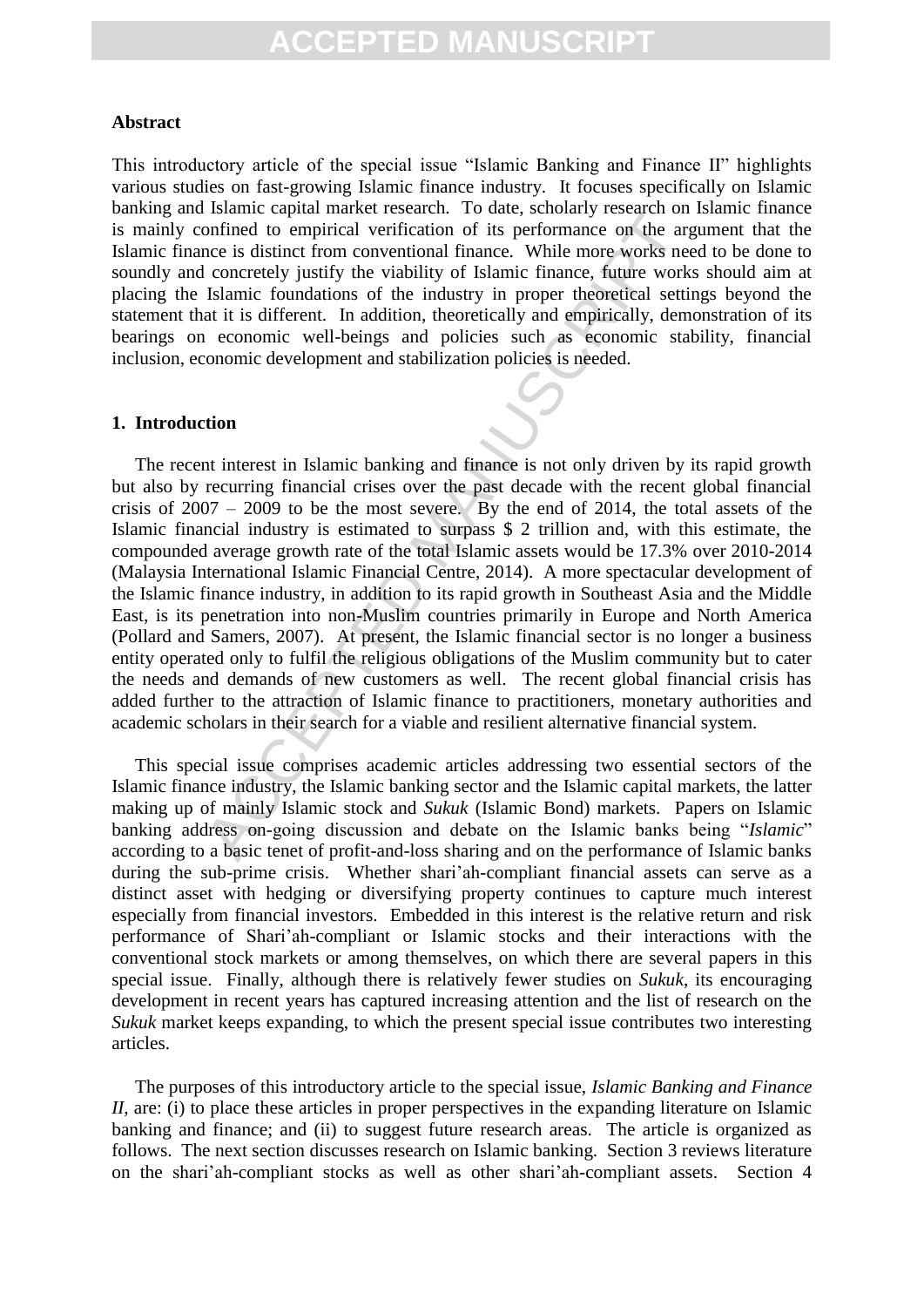elaborates on research on Islamic bonds or *Sukuk*. Finally, Section 5 highlights potential research agenda in Islamic banking and finance.

#### **2. Islamic Banking**

 While the "the *Islamicity*" issue of Islamic banking products or Islamic banks and their efficiency performance remain the predominant focuses of Islamic banking research, the recent literature has widened its scope to cover broad ranges of performance measures. The eruption of the global financial crisis has also added "resiliency" and "stability" of the Islamic banking system as a part of the assessment as to whether the Islamic banking system can be a viable alternative banking system to the fragile conventional system.

e "the Islamic tomain the predominant focuses of Islamic banking products or Islamic bankiner<br>entromance remain the predominant focuses of Islamic bankinum has widened its scope to cover broad ranges of performance<br>the glo The question "are Islamic banks Islamic?" continues to intrigue many fronts, despite the Islamic banking business is based on the principles of Islamic laws and hence is distinct from the conventional banking. Indeed, it has been argued that, in practice, there is no principal difference between Islamic banks and conventional banks. As noted by Chong and Liu (2009) in their scrutiny of Malaysia"s Islamic banks, the profit-and-loss-sharing (PLS)-based assets of Islamic banks make up only a small portion of Islamic banks" assets. In addition, the return on Islamic deposits is closely pegged to deposit rates paid by conventional banks. Khan (2010) further confirms these features of Islamic banks in several other countries. While these observed features of Islamic banks may have not made Islamic banks to be distinct from convention banks, it is worth noting that Islamic banks' assets and liabilities are governed by contractual arrangements in conformance with the Islamic principles. Hence, we believe that the main issue is not "are Islamic banks Islamic?" or "how "Islamic" are Islamic banks?" Instead, it is "what has kept Islamic banks away from the PLS contracts?"

 Abdul-Rahman et al. (2014) question the ability of Islamic banks to widen their business activities based on the PLS contracts. They argue on the basis of the New Institutional Economics that, as long as Islamic banks are financial intermediaries having no part in the management of projects and hence are exposed to business risks, there would be no opportunity for the PLS contracts to prosper. This means that the PLS contracts being highlighted as a distinct feature of the Islamic banks are likely to fail. In this special issue, Azmat et al. (2015) advance the analysis further by building a theoretical model to explain the inability of Islamic banks to move towards their ideal financing mode, i.e. PLS-type or Islamic joint venture contracts. Being theoretical, the paper provides a solid foundation in explaining the predominantly trade and debt styled contracts of Islamic banks, as previously documented by Chong and Liu (2009) and Khan (2010). According to them, asymmetric information alone cannot fully explain the absence of the PLS-styled contracts in Islamic banks. Instead, in the presence of asymmetric information, risk averse bank depositors, longterm contracts and legal punishment, the lack of demand for the PLS contracts from borrowing firms has kept away the Islamic banks from offering such a contract. In line with Abdul-Rahman et al. (2014), they believe that the Islamic banks may not be in the best position to offer Islamic joint-venture contracts. Instead, they suggest the development of separate venture capital and private equity corporate structures as a solution.

 When it comes to Islamic banking research, it is undoubtedly the performance of Islamic banks is at the forefront of the research agenda. The literature on Islamic banks' efficiency performance and its determinants is rather extensive. While it is not our intention to provide a review of this body of literature here, it suffices to state that, comparatively, the evidence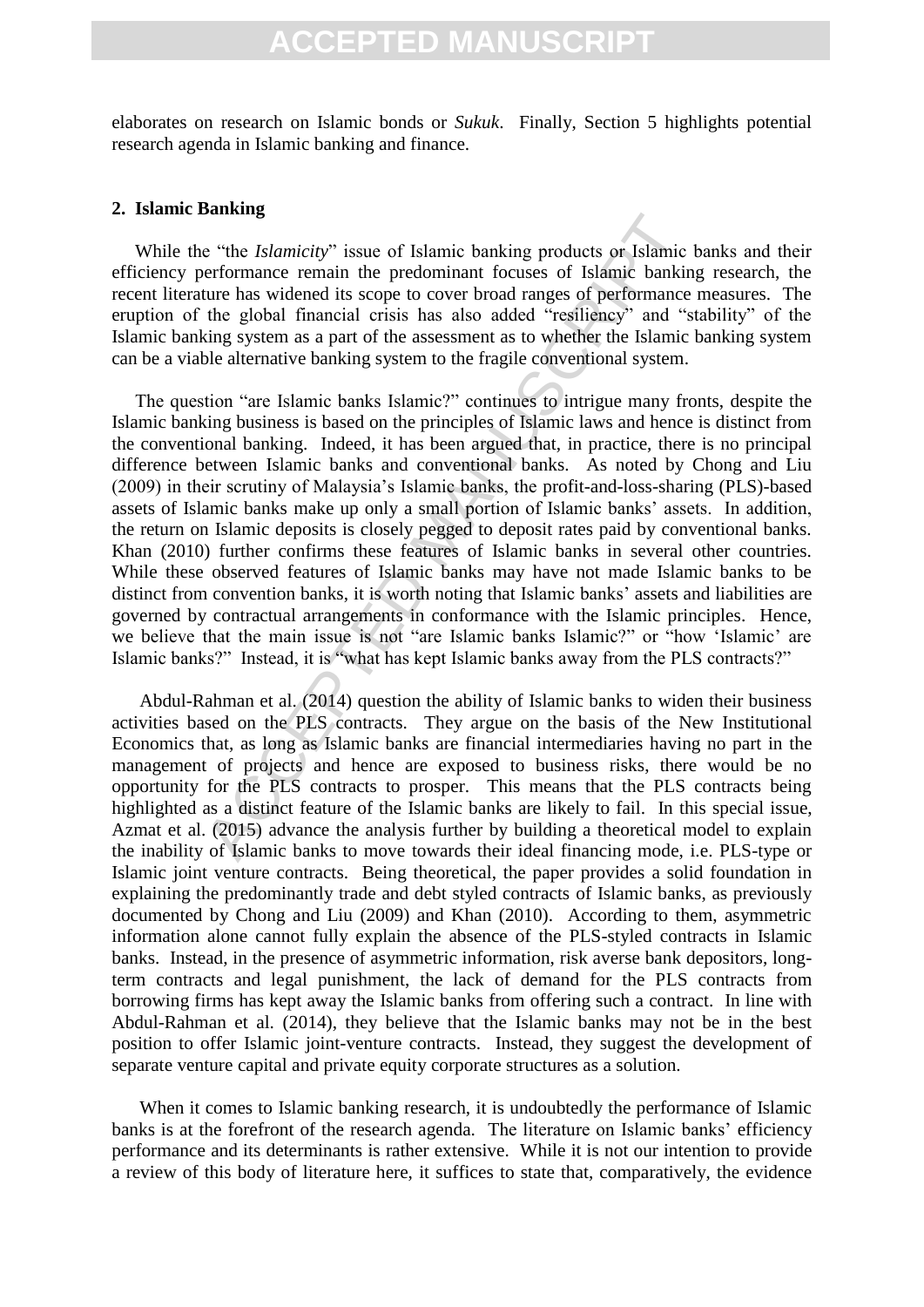tends to paint mixed picture on the relative efficiency of Islamic banks vis-à-vis conventional banks (see, for instances, Hassan et al., 2009; Srairi, 2010; Ahmad and Abdul-Rahman, 2012). In the banking literature in general, various factors have been identified to explain variations in efficiency across banks. These include such factors as bank size, liquidity, profitability, market competition and market power, bank ownership, product diversity or loan activity, regulation and crisis (Hou et al., 2014; Pasiouras, 2008; Das and Ghosh, 2009; Pasiouras et al., 2009; Moradi-Motlagh and Babacan, 2015).

and computerion and mater power, it is only and only and the sect of the sect of the sect of the sect of the sect of the sect of the section and crisis (Hou et al. 2014; Pasiouras, 2008; Das and a, 2009; Moradi-Motlagh an In a recent study, Rosman et al. (2014) examine the overall efficiency, pure technical efficiency and scale efficiency of 79 Islamic banks from 19 countries. In addition to noting the Islamic banks to be operating at the region of decreasing return to scale, they identify profitability and capitalization to be two major determinants of Islamic bank efficiency in their sample. A paper by Belanes et al. (2015), which is contained in this special issue, contributes further to the literature on Islamic banking literature by analysing the influence of the global financial crisis on Islamic banking efficiency. Employing a sample of 30 Islamic banks over  $2005 - 2011$  from the GCC region, they estimate the overall technical efficiency, pure technical efficiency, and scale efficiency using the Data Envelopment Analysis (DEA) methodology and examine their evolving patterns during the subprime crisis. They note that, during the crisis, most Islamic banks in their sample remained efficient. A reduction in the efficiency is also noted for several banks; however, it is only marginal. Hence, Islamic banks can remain efficient in the face of adverse global shocks, a finding that strengthens the view and empirical evidence that the Islamic banks are resilient or less susceptible to financial crises (Cihak and Hesse, 2010; Hasan and Dridi, 2010).

 Some recent studies have extended the analysis of Islamic banks to cover wider ranges of performance measures. These include such measures as lending/financing, loan loss provisions, capital buffers, profitability, cost effectiveness, capitalization, asset quality and intermediation ratio (Abedifar et al., 2013; Beck et al., 2013; Abdul Karim et al., 2014; Khediri et al., 2014; Farook et al., 2014; Daher et al., 2015). We believe that, for the argument in favour of the Islamic banking system to be sound and concrete, these various dimensions of Islamic banking performance must be further investigated. For instance, the findings that Islamic banks have higher intermediation ratios, have better asset quality and are better capitalized by Beck et al. (2013) may reflect the stability of Islamic banks in serving their intermediation roles. However, the findings that Islamic banks tend to be less cost effective (Beck et al., 2013) and have higher capital buffers (Daher et al., 2015) may raise doubt on whether Islamic banks can remain competitive in an ever increasingly integrated financial market. These later findings, moreover, tend to contradict the findings that Islamic banks are more profitable by Abedifar et al., (2013) and Khediri et al. (2014). In short, more evidence needs to be uncovered.

#### **3. Shari'ah-Compliant Financial Investment**

 Another fast growing area of research in Islamic finance relates to examination of Shari"ah-compliant financial assets particularly shari"ah-compliant stocks. In this strand of research, two aspects have been prominently emphasized, namely, the performance of Shari"ah-compliant stocks vis-à-vis the conventional stocks and dynamic interactions and contagion between them. Apart from these two aspects, few studies have also evaluated other Islamic assets such Islamic mutual funds and Islamic gold. The primary objectives of this strand of the literature are generally to assess (i) whether Islamic financial assets can serve as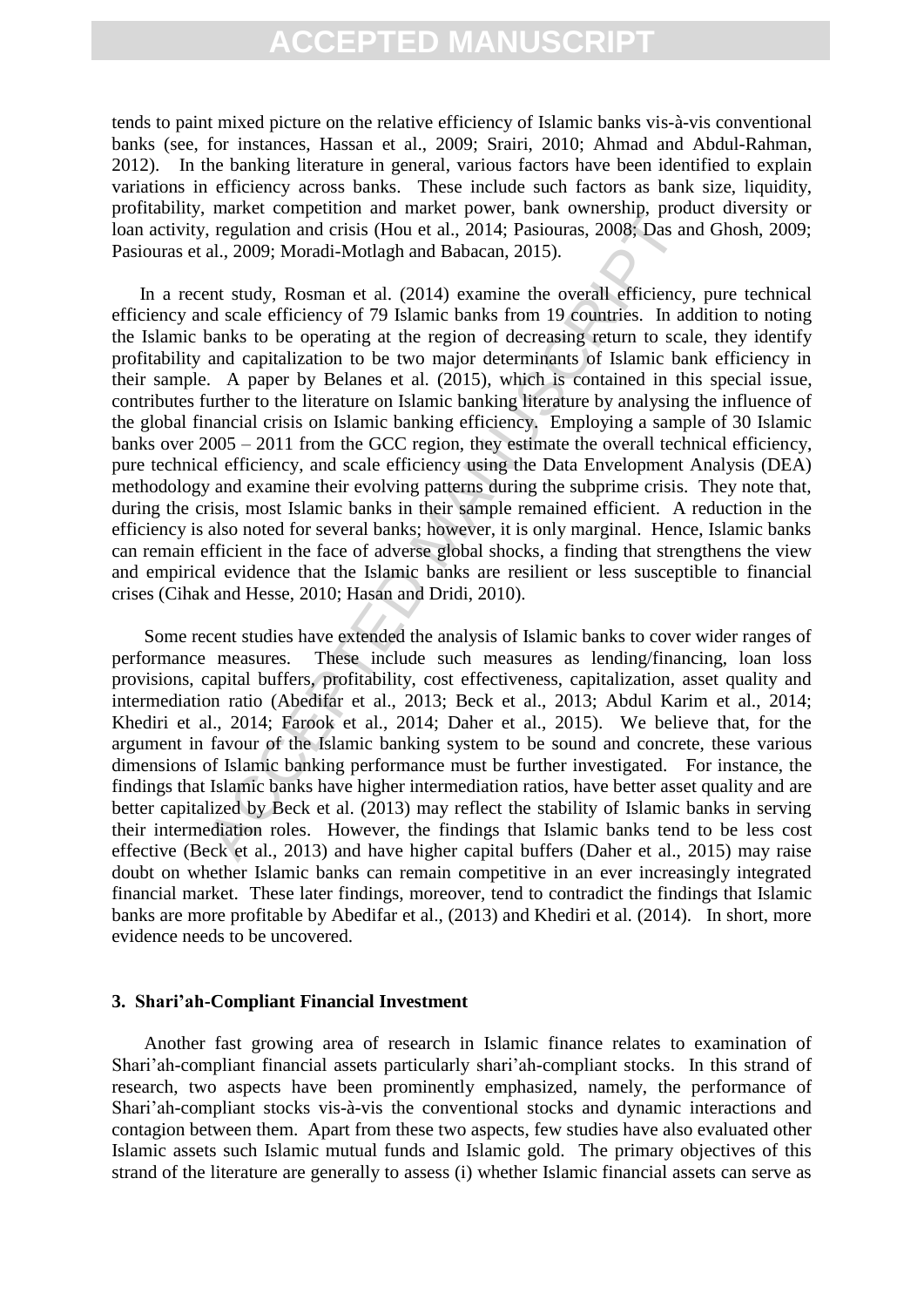alternative assets for investment, (ii) whether Islamic financial assets provide a diversification benefit and (iii) whether they can provide protection during turbulent times.

 While the Islamic stocks may not register superior performance in all periods, various studies have offered evidence supporting their better performance during financial turbulences. These include Al-Khazali et al. (2014), Ashraf and Mohammad (2014), Jawadi et al. (2014), and Ho et al., (2014). Despite applying different empirical methodologies to different sets of Shari"ah-compliant stock indexes and conventional indexes, they are in conformity in noting the better performance of the Islamic stock indices during crisis periods. This finding suggests that investors stand to benefit by allocating their financial resources to Islamic stocks. Dewandaru et al. (2015) elaborate further on the potential of Islamic equity investors to outperform the market. In their paper, they construct active Islamic portfolios using multi-style rotation strategy on the basis of momentum, value and quality investment strategies and apply Black-Litterman factor model for the analysis. The finding they uncover based on the out-of-sample performance of the portfolios over 2001-2012 suggests promising rewards for active investors. According to them, Islamic investors need to actively employ multi-style rotation strategies in combination with market view and macroeconomic factors in order to outperform the market.

These include Al-Khazali et al. (2014). Ashraf and Mohammad entotal<br>These include Al-Khazali et al. (2014). Ashraf and Mohammad inclust of Sthari'ah-compliant stock indexes and conventional index<br>is of Shari'ah-complinat Another line of research inquiry in Islamic finance deals with the pricing of risk factors in the Islamic stocks. As interest rate is prohibited in the transactions of Shari"ah-compliant firms, a natural inquiry that arises is whether the interest rate is priced by the Islamic stocks. Shamsuddin (2014) deals with this issue by evaluating the exposure of the Dow Jones Islamic equity indexes to the interest rate risk. While he finds that at the sectoral level some Islamic equity portfolios are affected by interest rate variations, the overall evidence tends to suggest lower interest rate risk exposure of the Islamic portfolios as compared to conventional portfolios. Moreover, the insulation of the aggregate portfolio of Islamic stocks from the interest rate risk is supported. In this special issue, Merdad et al. (2015) introduces a novel risk factor in expected stock returns, which they term as the Islamic risk factor. Being Shari"ah-compliant entails the application of Islamic principles to firm operations. Accordingly, it is fundamentally tied to the firm"s business activities, riskiness, financing sources, performance and leverage. These, in turns, are expected to be encapsulated in the firm"s value. The question is: Is adherence to the Islamic principles priced? From their analysis, the answer is affirmative. Indeed, they demonstrate the presence of negative Islamic effect using Saudi Arabia as a case study. Namely, the Islamic firms tend to have lower average returns. Further, they note that this "negative Islamic effect" is a common, systematic and undiversifiable risk factor in the Islamic stock pricing. According to them, the Islamic effect should be further investigated for other countries or regions for robustness and added insights in the Islamic asset pricing.

With Shari'ah principles shaping Islamic financial assets and making them distinct from conventional counterparts, a view that the Islamic markets should be segmented or only weakly linked to conventional markets emerges. Thus, being decoupled from the conventional counterpart, the Islamic financial markets can provide a diversification benefit and serve as a cushion against potential losses from the crises. In recent years, this so-called "decoupling hypothesis" has been the subject of increasing scrutiny. However, available evidence for the hypothesis is rather weak. Indeed, the preponderance of evidence tends to suggest that the Islamic stock markets have been increasingly integrated and thus are vulnerable to adverse shocks and "contagion" in the manner as the conventional markets are.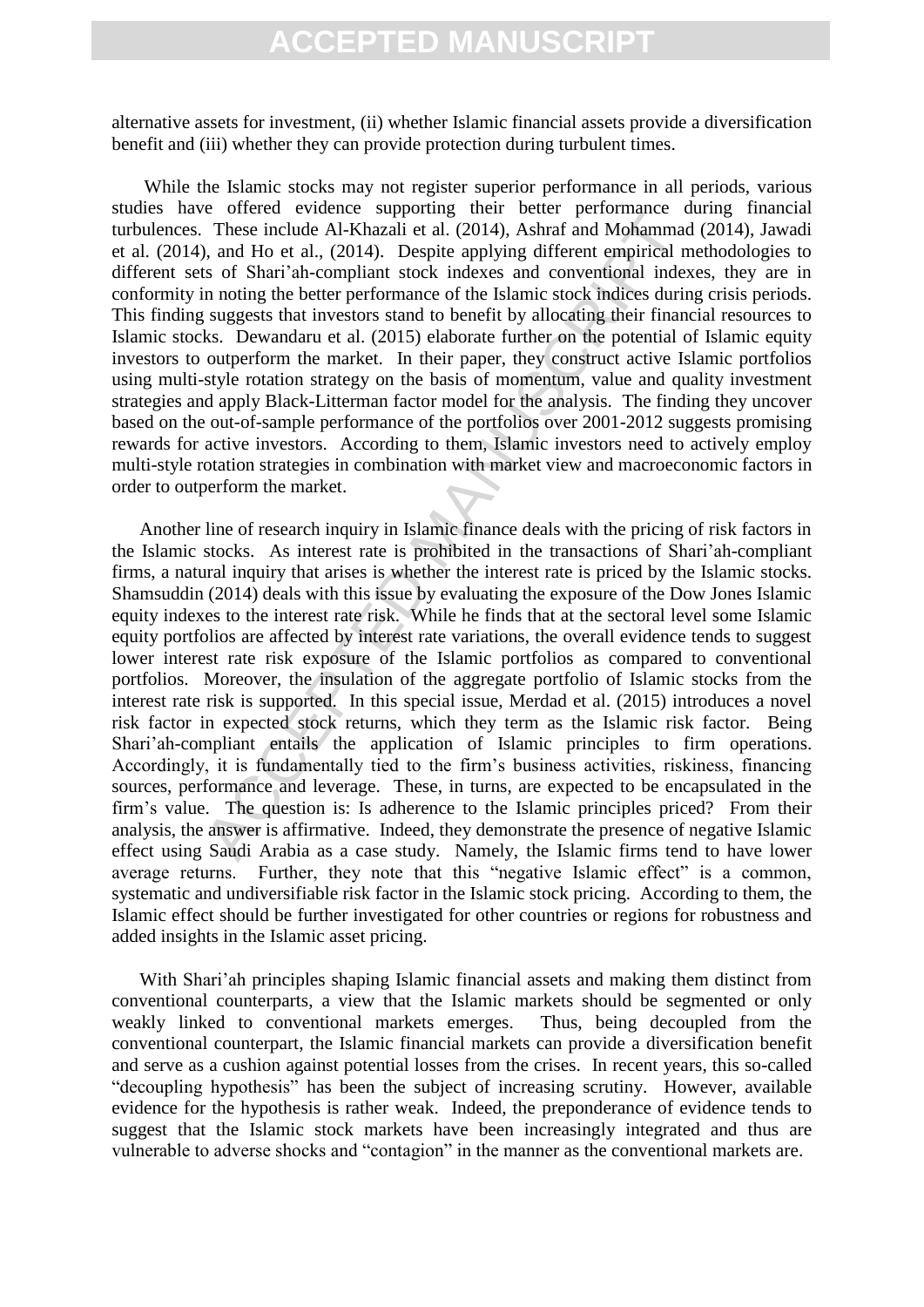ond, wo could represent, rannimouscure van 'Lory', or anomonated confline global convarious global factors, highlighting no distinct differences of the SIS annil of the sumpler end, Almin e tal. (2014) fund sign warious g Among the various recent studies, Rizvi and Arshad (2014) and Majdoub and Mansour (2014) offer evidence that the Islamic indexes are only weakly correlated with conventional indexes. In contrast, recent studies by Hammoudeh et al. (2014), Dewandaru et al. (2014), Ajmi et al. (2014), Yilmaz et al. (2015) and Rizvi et al. (2015) negate the decoupling hypothesis. Using a copula approach, Hammoudeh et al. (2014) demonstrate the significant dependence of the global Islamic equity market index on major global conventional equity indexes and various global factors, highlighting no distinct differences of the Islamic indexes from the conventional indexes. In a similar vein, Ajmi et al. (2014) find significant causality between the Islamic stock indexes on one hand and conventional stock indexes and other markets (interest rate and interest-bearing securities) on the other hand using linear and nonlinear Granger causality tests. Dewandaru et al. (2014) further note the presence of contagion and interdependence between the Islamic markets and conventional markets, the finding substantiated by a paper in this issue by Rizvi et al. (2015). Both Rizvi et al. (2015) and Yilmaz et al. (2015) further note increasing integration of the Islamic equity sectors to the global market. The increasingly noted interdependence of Islamic equity markets with global markets as well as the presence of contagion tend to weaken the diversification benefit of the Islamic equity markets as well as cast doubt on whether they can play a hedging role or safe haven role during times of stress.

 Apart from the stock indexes, various studies have also evaluated the performance of Islamic mutual funds. In a critical analysis of Islamic mutual funds in Malaysia, Kamil et al. (2014) discover that the Malaysian Islamic equity funds (IEFs) do not outperform market benchmarks. When their performance is superior, only 1.95% of the funds are genuinely skilled while 47% are due to luck. Their findings conform to the early works by Hayat and Kraessui (2011) and Abdullah et al. (2007). Hayat and Kraessui (2011) analyse 145 IEFs over the period 2000 to 2009 and document the underperformance of the IEFs as compared to both Islamic and conventional equity benchmarks, which become more apparent during the global financial crisis. Earlier, relying on the Sharp and Treynor ratios, Jensen"s alpha, the Modigliani measure and information ratio, Abdullah et al. (2007) conclude that Islamic funds tend to fare better during bearish market phases but underperform during the bullish periods. In short, these studies echo the findings that Islamic fund managers are not very competent at stock selection and at market timing.

 In this special issue, Ghazali et al. (2015) assess the hedging and safe haven property of different Islamic assets, namely official gold and Islamic gold accounts, and hence add to the literature on the role of gold as a diversifying, hedging and safe haven investment asset. In the analysis, they examine the constant and time-varying correlations between gold returns and stock market returns using Malaysia as a case study. While they find the official gold to be a better hedging asset as compared to the Islamic gold account, both are not safe haven during episodes of market declines.

 In a summary, whether Islamic financial assets (Islamic stocks, Islamic mutual funds or Islamic gold) form a distinct asset class for investment remains elusive. The observations that the Islamic financial assets are tied closely to interest-bearing assets, are increasingly integrated to global factors and risks and are subject to "contagious" effect make them to behave in a similar manner as the conventional financial assets. However, the findings that they tend to perform relatively better during crisis periods provide a promising avenue for them to play a hedging role. Since the returns on financial investments can be driven by investors" sentiments and herding behaviour over the short run and by firms" fundamentals over the long run, the latter is reflected by their balance sheet and statement of income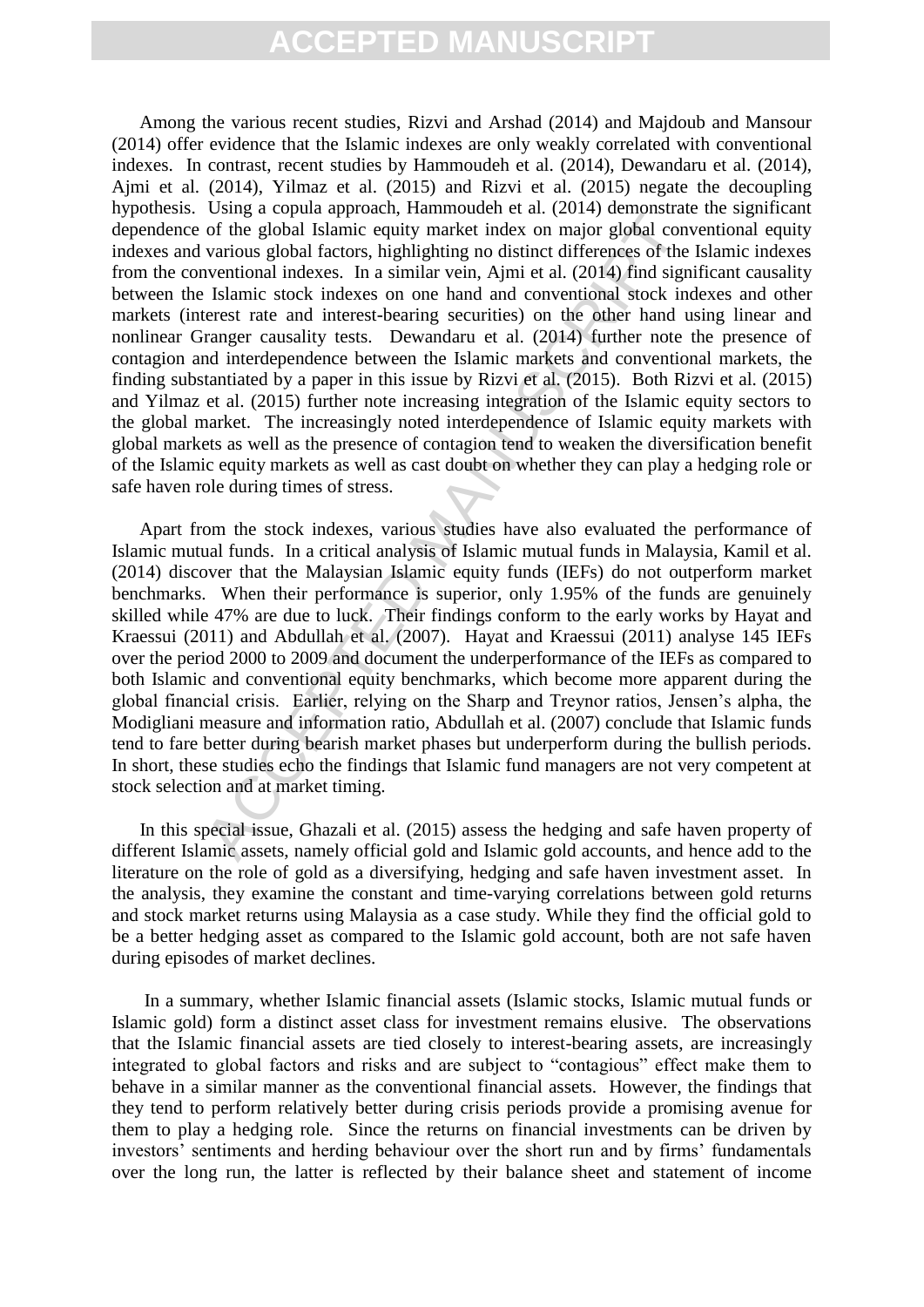positions, future works may attempt to demarcate these short-run and long-run determinants of Islamic asset pricing. What makes the Islamic assets to be different from the conventional assets is the underlying fundamentals of the firms particularly their leverages and activities delimited by the Shari"ah and hence, the long run behaviour of the Islamic assets should be more relevant.

#### **4. Sukuk (Islamic Bonds)**

 The development of the sukuk market has been most encouraging in recent years. According to the Malaysia International Islamic Financial Centre (2014), there was sizeable increase in sukuk issuances during January – November 2014 as compared to the same period in 2013, i.e. an increase of 8.6% from USD105.6 billion to USD114.7 billion. The more exciting development is the acceptance of sukuk outside the Muslim world as manifested by its issuance in non-OIC nations, namely, UK, Senegal, Hong Kong, South Africa and Luxembourg.

Islamic Bonds)<br>
velopment of the sukuk market has been most encouraging in<br>
velopment of the sukuk market has been most encouraging in<br>
velopment of the Malaysia International Islamic Financial Centre (2014), the<br>
implican Despite this encouraging development, as compared to research on Islamic banking and Shari"ah-compliant stocks, the scholarly research on sukuk is relatively limited and thinly scattered over various issues. Contrary to the increasing acceptance of sukuk by finance industry, the empirical and theoretical assessments of sukuk do not seem to be promising. According to Miller et al. (2007) and Wilson (2008), sukuk does not represent a financial innovation since it is generally structured according to western rules of securitization. In other words, there should be no distinct difference between sukuk and conventional bonds. In their evaluation of the issuer's choice of Islamic bonds, Azmat et al. (2014a) corroborate this view by noting insignificant difference between Secured-against-Real Asset (SARA) bonds, Ijarah sukuk and conventional secured bonds. Hanifa et al. (2015) further explicate firms" motivation for sukuk issuances from the lenses of various capital structure theories and find evidence supportive of the trade-off view and the pecking order theory in their analysis of 120 conventional bond and 80 sukuk issuers. A less promising or even damaging finding from recent studies by Alam et al. (2014) and Godlewski et al. (2014) is the negative wealth effect of sukuk issuance. Azmat et al. (2014b) further provide a theoretical basis of the Shari"ah-compliant risk of the sukuk. According to them, this risk is inherent stemming from high costs of being Shari"ah-compliant.

 These issues aside, the fast growth and increasing acceptance of sukuk necessitates investigation of its risk to aid policymakers in monitoring potential and impending risk and investors in forming their asset portfolios. In this issue, Arundina et al. (2015) apply the multinomial logit and neural network models to predict sukuk rating using a sample of 317 sukuk. The results from their analysis indicate the better performance of the neural network in predicting sukuk rating. More specifically, while the multinomial logistic model has the prediction rate with 91.7% accuracy rate, the predictive accuracy of the neural network is 96.2%. Further, they note the significance of firms" underlying share prices, structures of sukuk, industry, and guarantee status in predicting the sukuk rating. Interestingly, among these variables, share prices and structures of sukuk are found to have the most predictive ability.

#### **5. Looking Forward**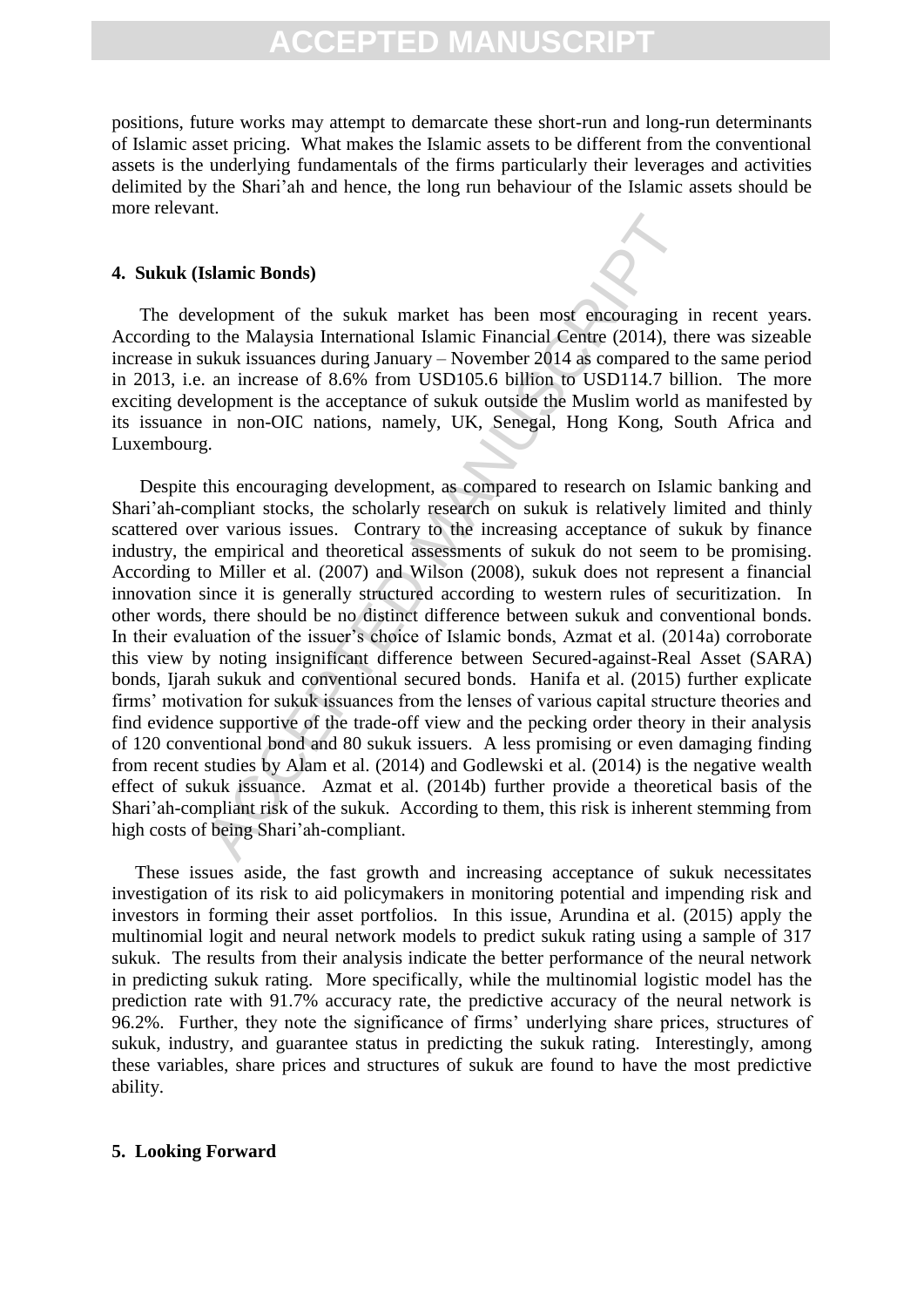The fast-growing Islamic finance amidst the global financial uncertainties has captivated much interest especially as to whether it can serve as a viable alternative system. Facilitated by increasing data availability, Islamic banking and Islamic capital markets become subjects of increasing empirical inquiries. Over the years, many scholarly works have emerged to assess various dimensions of Islamic banking and finance. However, they are predominantly confined to empirical verifications of the performance of Islamic banks and Islamic capital markets. While there is much to be done due to contradictory findings from existing empirical studies, there are two critical avenues of research that need to be undertaken such that the viability of the Islamic financial system can be based on a sound and concrete ground. The first avenue relates to the micro-foundations of Islamic finance while the second is the extension of empirical studies on the bearings Islamic finance has on socio-economic aspects as embedded in the *Maqasid al Shari'ah* (Objectives of Shari"ah) of its establishment.

so annotation of natural duality and numero. The vertical performance of Islamic banks and<br>empirical verifications of the performance of Islamic banks and<br>the empirical verifications of the performance of Islamic banks an With few exceptions, existing Islamic finance studies can be viewed as empirical extensions of prevailing mainstream works on banking and finance, backed mainly by an argument that Islamic finance is different. Little attempt, however, has been made to place Islamic-specific characteristics in theoretical settings. Theoretically, it would be insightful to explicitly derive the implications of banks' or firms' adherence to Islamic principles. Empirical analyses using existing data can be deceptive in demonstrating the distinct nature of Islamic finance since it has been well noted that, in practice, Islamic finance particularly Islamic banking has yet reached its ideal business model or has not departed substantially from conventional practices. Moreover, in the case of Islamic stocks, taking firms that pass Shari"ah screening to be Islamic may not be fully accurate since the *Maqasid al Shari'ah* goes beyond the used screening criteria. As such, Shari"ah-compliant firms as classified may share a similar bottom line as any other firm, i.e. profit maximization, and hence no difference in their behaviour. Meanwhile, Islamic firms have *Maqasid al Shari'ah* governing their behaviour and, thus, they have more than profit maximization to achieve. Accordingly, the theoretical behaviour of the latter would be more relevant for understanding Islamic banking and finance.

 Despite the need of theoretical foundations, we also believe that a fruitful avenue to pursue is to assess the bearings the present Islamic banking and finance have on the economy at large. The key question is: has Islamic finance fulfilled the objectives of Shari"ah? These questions mean that assessments need to be made on the roles played by Islamic finance in, for examples, poverty alleviation, income distribution, equal and widened access to finance, and economic productivity and efficiency. Moreover, how the significant presence of Islamic finance would affect monetary policy instruments and the conduct of monetary policy or even whether monetary policy has any role would be important especially to monetary authorities in countries spearheading the development of Islamic finance. At present, our understanding on the relations between Islamic finance on one hand and socio-economic outcomes and macroeconomic policies on the other hand remains limited.

#### **References**

Abdul Karim, M., Hassan, M.K., Hassan, T., and Mohamed, S., 2014. Capital adequacy and deposit behaviours of conventional and Islamic banks. Pacific-Basin Finance Journal, 28, 58-75.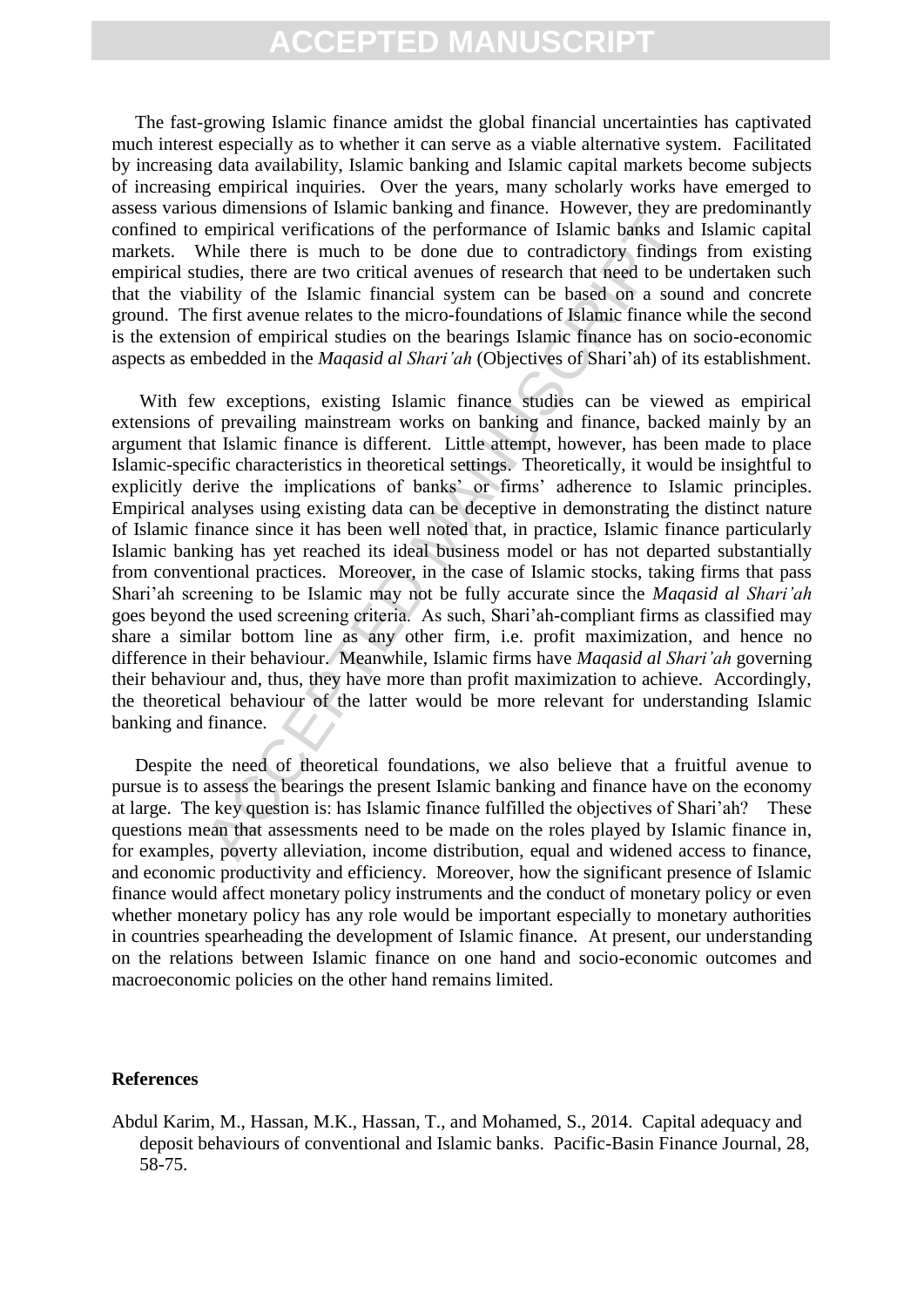- Abdullah, F., Hassan, T., and Mohamad, S., 2007. Investigation of performance of Malaysian unit trust funds: comparison with conventional unit trust funds. Managerial Finance, 33(2), 142-153.
- Abdul-Rahman, A., Abdul-Latiff, R., Muda, R., and Abdullah. M. A., 2014. Failure and potential of profit-loss sharing contracts: A perspective of New Institutional Economics (NIE) theory. Pacific-Basin Finance Journal, 28, 136-151.
- Abedifar, P., Molyneux, P., Tarazi, A., 2013. Risk in Islamic banking. Review of Finance, 17, 2035-2096.
- Ahmad, S., and Abdul-Rahman, A.R., 2012. The efficiency of Islamic and conventional commercial banks in Malaysia. International Journal of Islamic and Middle Eastern Finance and Management, 5(3), 241-263.
- nan, A., Abdul-Latiff, R., Muda, R., and Abdullah. M. A., 2014. I<br>al of profit-loss sharing contracts: A perspective of New Institutio<br>eory. Pacific-Basin Finance Journal, 28, 136-151.<br>Molyneux, P., Tarazi, A., 2013. Risk Ajmi, A.N., Hammoudeh, S., Nguyen, D.K., and Sarafrazi, S., 2014. How strong are the causal relationships between Islamic stock markets and conventional financial systems? Evidence from linear and nonlinear tests. Journal of International Financial Markets, Institutions & Money, 28, 213-227.
- Alam, N., Hassan, M.K., and Haque, M.A., 2013. Are Islamic bonds different from conventional bonds? International evidence from capital market tests. Borsa Istanbul Review, 13(3), 22-29.
- Al-Khazali, O., Lean, H.H., and Samet, A., 2014. Do Islamic stock indexes outperform conventional stock indexes? A stochastic dominance approach. Pacific-Basin Finance Journal, 28, 29-46.
- Arundina, T., Omar, M.A., and Kartiwi, M., 2015. The predictive accuracy of sukuk ratings: Multinomial logistic and neural network inferences. Forthcoming in Pacific-Basin Finance Journal.
- Ashraf, D., and Mohammad, N., 2014. Matching perception with reality performance of Islamic equity investment. Pacific-Basin Finance Journal, 28, 175-189.
- Azmat, S., Skully, M., and Brown, K., 2015. Can Islamic banking ever become Islamic? Forthcoming in Pacific-Basin Finance Journal,
- Azmat, S., Skully, M., and Brown, K., 2014a. Issuer's choice of Islamic bond type. Forthcoming in Pacific-Basin Finance Journal, 28, 122-135.
- Azmat, S., Skully, M., and Brown, K., 2014b. The Shari'ah compliance challenge in Islamic bond markets. Forthcoming in Pacific-Basin Finance Journal, 28, 47-57.
- Beck, T., Demirguc-Kunt, A., and Merrouche, O., 2013. Islamic vs. conventional banking: Business model, efficiency and stability. Journal of Banking and Finance, 37, 443-447.

Belanes, A., Fitti, Z., and Regaieg, R., (2015). What can we learn about Islamic Banks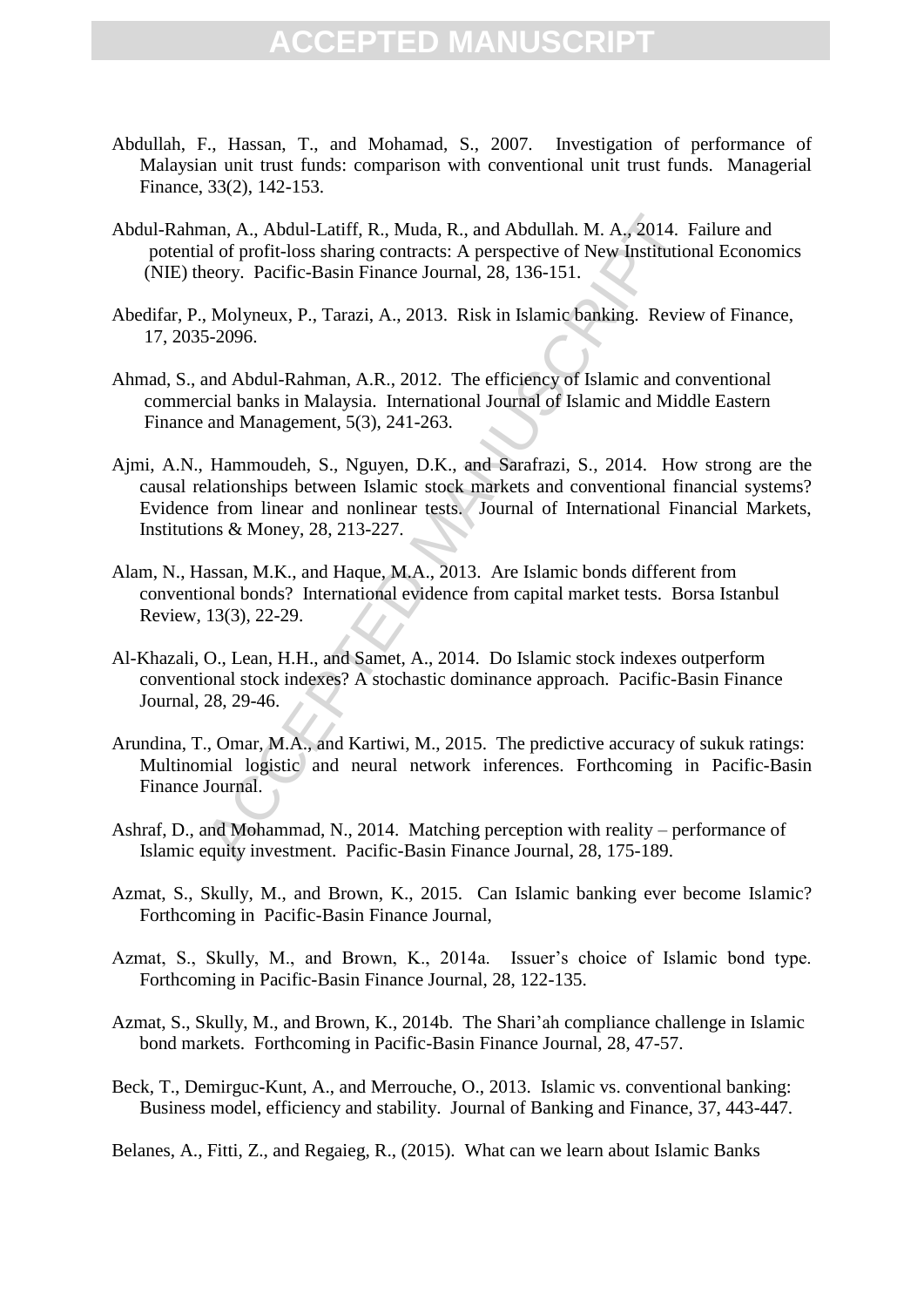efficiency under the subprime crisis? Evidence from GCC region. Forthcoming in Pacific-Basin Finance Journal,

- Chong, B.S., and Liu, M., 2009. Islamic banking: interest-free or interest-based? Pacific-Basin Finance Journal, 17, 125-144.
- Cihak, M., and Hesse, H., 2010. Islamic banks and financial stability: an empirical analysis. Journal of Financial Services Research, 38, 95-113.
- Daher, H., Masih, M., and Ibrahim, M.H., 2015. The unique risk exposures of Islamic banks' capital buffers: a dynamic panel data analysis. Journal of International Financial Markets, Institutions & Money, 36, 36-52.
- Das, A., and Ghosh, S., 2009. Financial deregulation and profit efficiency: a nonparametric analysis of Indian banks. Journal of Economics and Business, 61(6), 509-528.
- Dewandaru, G., Masih, R., Bacha, O.I., and Masih, M., 2015. Combining momentum, value, and quality for the Islamic equity portfolio: multi-style rotation strategy using augmented Black-Litterman factor model. Forthcoming in Pacific-Basin Finance Journal

mate Joanna, 17, 129 111.<br>
Ind Hesse, H., 2010. Islamic banks and financial stability: an emp<br>
of Financial Services Research, 38, 95-113.<br>
Aasih, M., and Ibrahim, M.H., 2015. The unique risk exposures of<br>
uffers: a dynami Dewandaru, G., Rizvi, S.A.R., Masih, R., Masih, M., and Alhabshi, S.O., 2014. Stock market co-movements: Islamic versus conventional equity indices with multiscales analysis.

Economic Systems, 36(4), 553-571.

- Farook, S., Hassan, M.K., and Clinch, G., 2014. Islamic bank incentives and discretionary loan loss provisions. Pacific-Basin Finance Journal, 28, 152-174.
- Ghazali, M.F., Lean, H.H., and Bahari, Z., 2015. Sharia compliant gold investment in Malaysia: hedge or safe haven? Forthcoming in Pacific-Basin Finance Journal
- Godlewski, C.J., Turk-Ariss, R., and Weill, L., 2014. Sukuk vs. conventional bonds: a stock market perspective. Journal of Comparative Economics, 41, 745-761.
- Hammoudeh, S., Mensi, W., Reboredo, J.C., and Nguyen, D.C., 2014. Dynamic dependence of the global Islamic equity index with global conventional equity market indices and risk factors. Pacific-Basin Finance Journal, 30, 189-206.
- Hanifa, H.H., Masih, M., and Bacha, O.I., 2015. Why do issuers issue sukuk or conventional bond? Evidence from Malaysian listed firms using partial adjustment models. Forthcoming in Pacific- Basin Finance Journal
- Hasan, M., and Dridi, J., 2010. The effects of the global crisis on Islamic and conventional banks: a comparative study. IMF Working Paper #WP/10/201.
- Hassan, T., Mohamad, S., and Bader, M.K.I., 2009. Efficiency of conventional versus Islamic banks: evidence from the Middle East. International Journal of Islamic and Middle Eastern Finance and Management, 2(1), 46-65.

Hayat, R., and Kraessui, R., 2011. Risk and return characteristics of Islamic equity funds.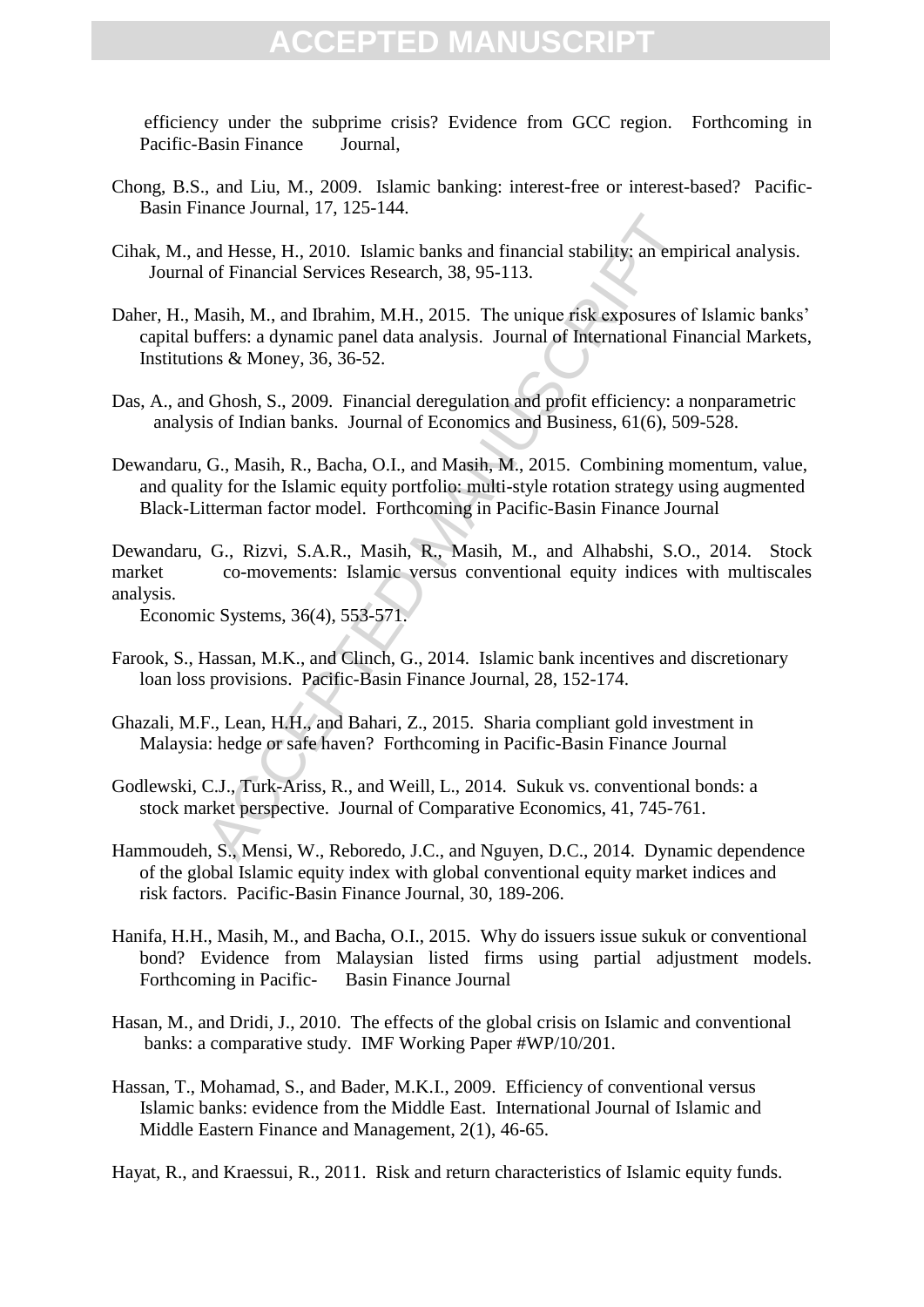Emerging Markets Review, 12, 189-203.

- Ho, C.F.H., Abd Rahman, N.F., and Muhamad Yusof, N.H., 2014. Performance of global Islamic versus conventional share indices: International evidence. Pacific-Basin Finance Journal, 28, 110-121.
- Hou, X., Wang, Q., and Zhang, Q., 2014. Market structure, risk taking, and the efficiency of Chinese commercial banks. Emerging Markets Review, 20, 75-88.
- Jawadi, F., Jawadi, N., and Louhichi, W., 2014. Conventional and Islamic stock price performance: an empirical investigation. International Economics, 137, 73-87.
- Kamil, N.K.M., Alhabshi, S.O., Bacha, O.I., and Masih, M., 2014. Heads we win, tails you lose: Is there equity in Islamic equity funds? Pacific-Basin Finance Journal, 28, 7-28.
- Khan, F., 2010. How 'Islamic' is Islamic Bank? Journal of Economic Behavior  $\&$ Organization, 76, 805-820.
- Khediri, K. S., Charfeddine, L., and Youssef, S.B., 2014. Islamic versus conventional banks in the GCC countries: A comparative analysis using classification techniques. Research in International Business and Finance, 33, 75-98.
- Malaysian International Islamic Financial Centre, 2014. 2014 A landmarek year for global Islamic finance industry (http://www.mifc.com, accessed: May 3, 2015).
- 20, 110 1211.<br>
ang, Q., and Zhang, Q., 2014. Market structure, risk taking, and the commercial banks. Emerging Markets Review, 20, 75-88.<br>
fawadi, N., and Louhichi, W., 2014. Conventional and Islamic sto<br>
ance: an empirica Majdoub, J., and Mansour, W., 2014. Islamic equity market integration and volatility spillover between emerging and US stock markets. North American Journal of Economics and Finance, 29, 452-470.
- Merdad, H.J., Hassan, M.K., and Hippler III, W.J., 2015. The Islamic risk factor in expected stock returns: an empirical study in Saudi Arabia. Forthcoming in Pacific-Basin Finance Journal.
- Miller, N., Challoner, J., Aziza, J.A., 2007. UK welcomes the sukuk. International Financial Law Review, 26, 24-25.
- Moradi-Motlagh, A., and Babacan, A., 2015. The impact of the global financial crisis on the efficiency of Australian banks. Economic Modelling, 46, 397-406.
- Pasiouras, F., 2008. Estimating the technical and scale efficiency of Greek commercial banks:

 The impact of credit risk, off-balance sheet activities, and intermediation operations. Research in International Business and Finance, 22(3), 301-318.

Pasiouras, F., Tanna, S., and Zopounidis, C., 2009. The impact of banking regulations on banks' cost and profit efficiency: cross-country evidence. International Review of Financial Analysis, 18(5), 294-302.

Pollard, J.S., and Samers, M., 2007. Islamic banking and finance: postcolonial political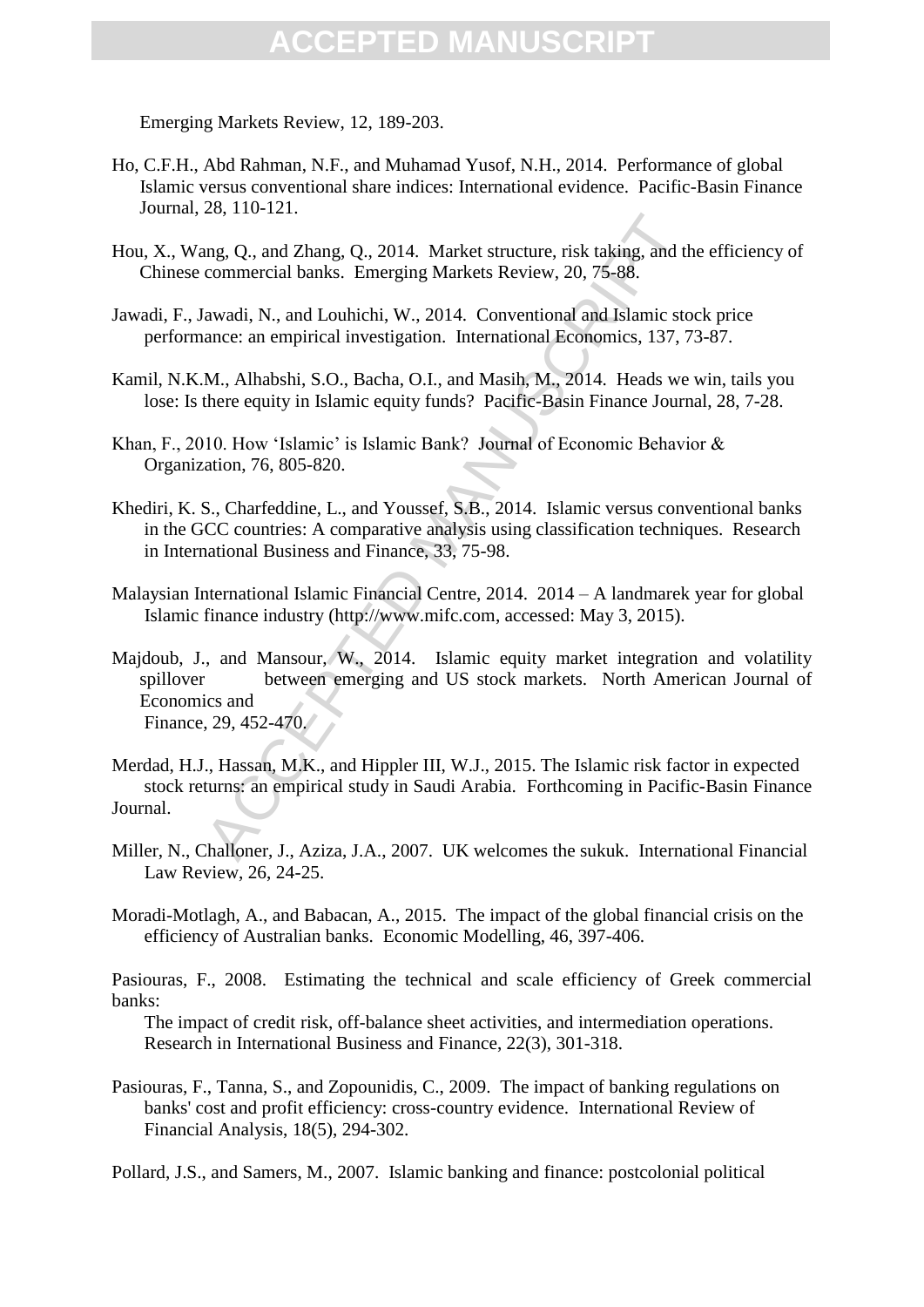economy and the decentering of economic geography. Transactions of the Institute of British Geographers, 32, 313-330.

- Rizvi, S.A.R., Arshad, S., and Alam, N., 2015. Crises and contagion in Asia Pacific Islamic v/s conventional markets. Forthcoming in Pacific-Basin Finance Journal
- 2.1. and Arshad, S. 2014. An empirical study of Islamic evaluations we during mixture Example Deal in Transle evaluation.<br>
2., and Arshad, S. 2014. An empirical study of Islamic equity as a set during crisis using multivar Rizvi, S.A.R., and Arshad, S. 2014. An empirical study of Islamic equity as a better alternative during crisis using multivariate GARCH DCC. Islamic Economic Studies, 22(1), 159-184.
- Rosman, R., Abd Wahab, N., Zainol, Z., 2014. Efficiency of Islamic banks during the financial crisis: An analysis of Middle Eastern and Asian countries. Pacific-Basin Finance

Journal, 28, 76-90.

- Shamsuddin, A., 2014. Are Dow Jones Islamic equity indices exposed to interest rate risk? Economic Modelling, 39, 273-281.
- Srairi, S.A., 2010. Cost and profit efficiency of conventional and Islamic banks in GCC countries. Journal of Productivity Analysis, 34, 45-62.

Wilson, R., 2008. Innovation in structuring of sukuk securities. Humanomics, 24, 170-181.

Yilmaz, M.K., Sensoy, A., Erk Hacihasanoglu, K.O., 2015. Cross-sectoral interactions in Islamic equity markets. Pacific-Basin Finance Journal, 32, 1-20.